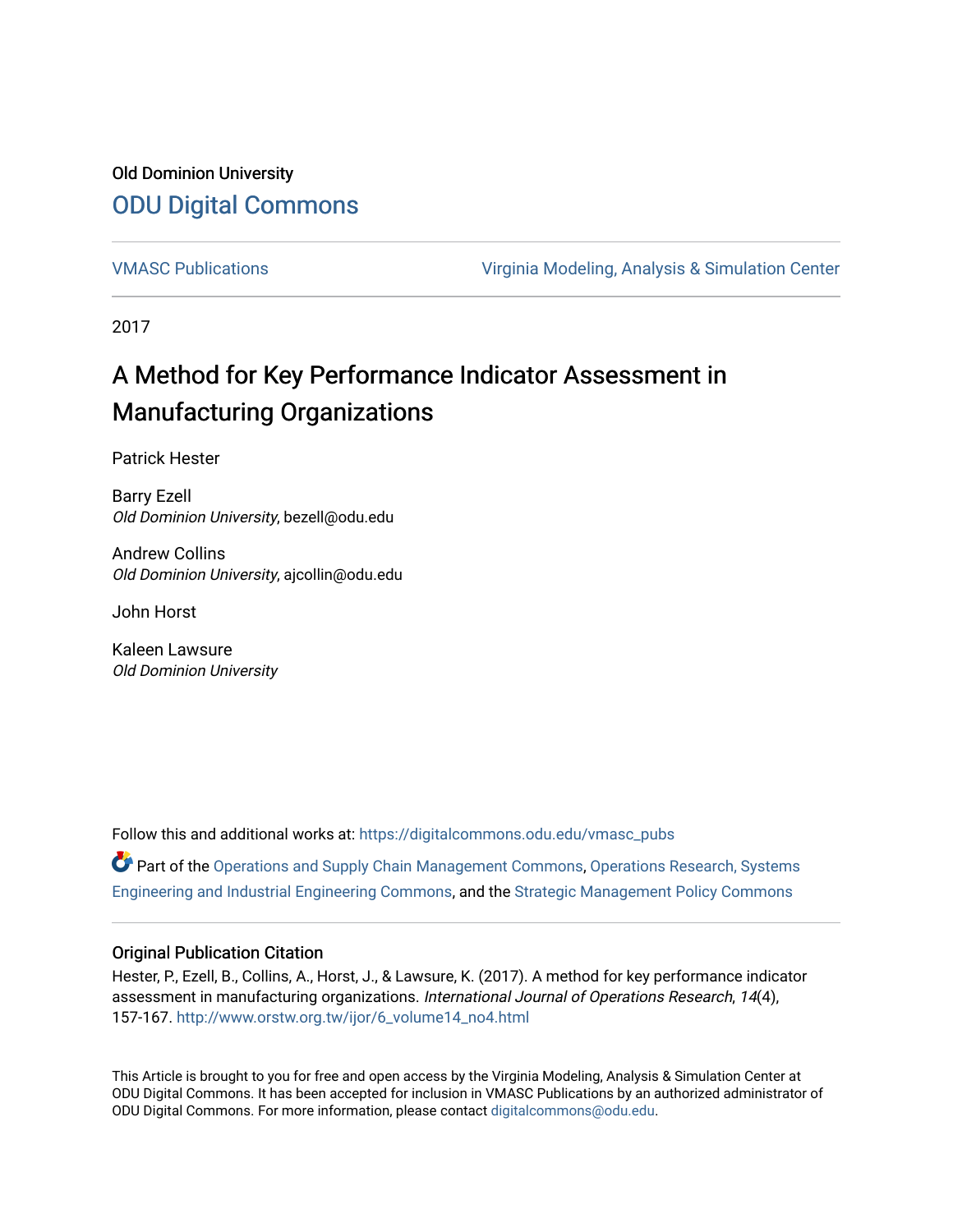## **A Method for Key Performance Indicator Assessment in Manufacturing Organizations**

**Patrick Hester1\*, Barry Ezell<sup>2</sup> , Andrew Collins<sup>2</sup> , John Horst<sup>3</sup> , and Kaleen Lawsure<sup>2</sup>**

<sup>1</sup>Department of Management and Accountancy University of North Carolina at Asheville Asheville, NC 28804

<sup>2</sup>Virginia Modeling, Analysis and Simulation Center Old Dominion University Suffolk, VA 23435

<sup>3</sup>Engineering Laboratory National Institute for Standards and Technology (NIST) Gaithersburg, MA 20899

*Received August 2015; Revised June 2016; Accepted September 2016* 

**Abstract:** Key Performance Indicators (KPIs) are an essential element of an organization's ability to monitor its strategic health, helping to ensure the strategic goals of the organization are achieved. However, KPI assessment and improvement is often an ad hoc and consultant-driven process rather than one undertaken using scientific principles. This paper outlines the development and subsequent deployment of a method for KPI assessment founded in scholarly literature and balancing practitioner concerns for ease of use. The proposed method draws heavily on organizational stakeholder involvement at varying levels throughout the KPI assessment process, improving current methods by introducing a mathematical foundation based on value-focused thinking. The proposed method allows stakeholders to evaluate the organization's KPIs in an effort to determine organizational performance against predetermined KPI thresholds. The method is demonstrated on a case study and suggestions for future research are offered.

**Keyword —** Key performance indicators, assessment, performance management, performance measurement, decision analysis

#### **1. INTRODUCTION**

Performance measurements, and particularly key performance indicators (KPIs), provide managers and decisionmakers with a snapshot of their business operations, specifically how well a business is achieving its goals. There is no shortage of literature pertaining to organizational performance measurement and performance measurement systems. Public and private sector organizations have for several decades acknowledged the importance of measuring their own performance (Behn, 2003; Bourne, Mills, Wilcox, Neely, & Platts, 2000; Gimbert, Bisbe, & Mendoza, 2010; National Performance Review, 1997; Neely, 1999; Wilcox & Bourne, 2003). Researchers have developed many systems and accompanying approaches to meet these measurement needs (Behn, 1995; Bourne, et al., 2000; Bourne, Neely, Platts, & Mills, 2002; Griffin & Page, 1996; Neely, Mills, Platts, Gregory, & Richards, 1996; Rouse & Puterill, 2003). Despite the substantial guidance available in the literature, it is estimated that as many as 70% of such systems fail after they are implemented (Baggett & Hester, 2013; Neely & Bourne, 2000). Why? Deriving KPIs is not a simple accounting task, and it must include a deep understanding of the business or operation to be successful (Meyers & Hester, 2011), including an understanding of the organizational mission and system context. However, traditional methods for KPI assessment and improvement are ad hoc and consultant-driven (e.g., Baroudi, 2010; Marr, 2012; Parmenter, 2010; The KPI Institute, 2013). While these approaches may be appealing from a practitioner perspective (i.e., you can hire a consultant and they provide a list of KPIs), they lack the formal mathematical foundation necessary for a repeatable, generalizable approach to KPI assessment.

The method developed in this paper for KPI assessment draws heavily on organizational stakeholder involvement at varying levels throughout the KPI assessment process, improving current methods by introducing a mathematical foundation based on value-focused thinking. The paper begins with a background on KPI assessment and

<sup>\*</sup>Corresponding author's e-mail: phester@unca.edu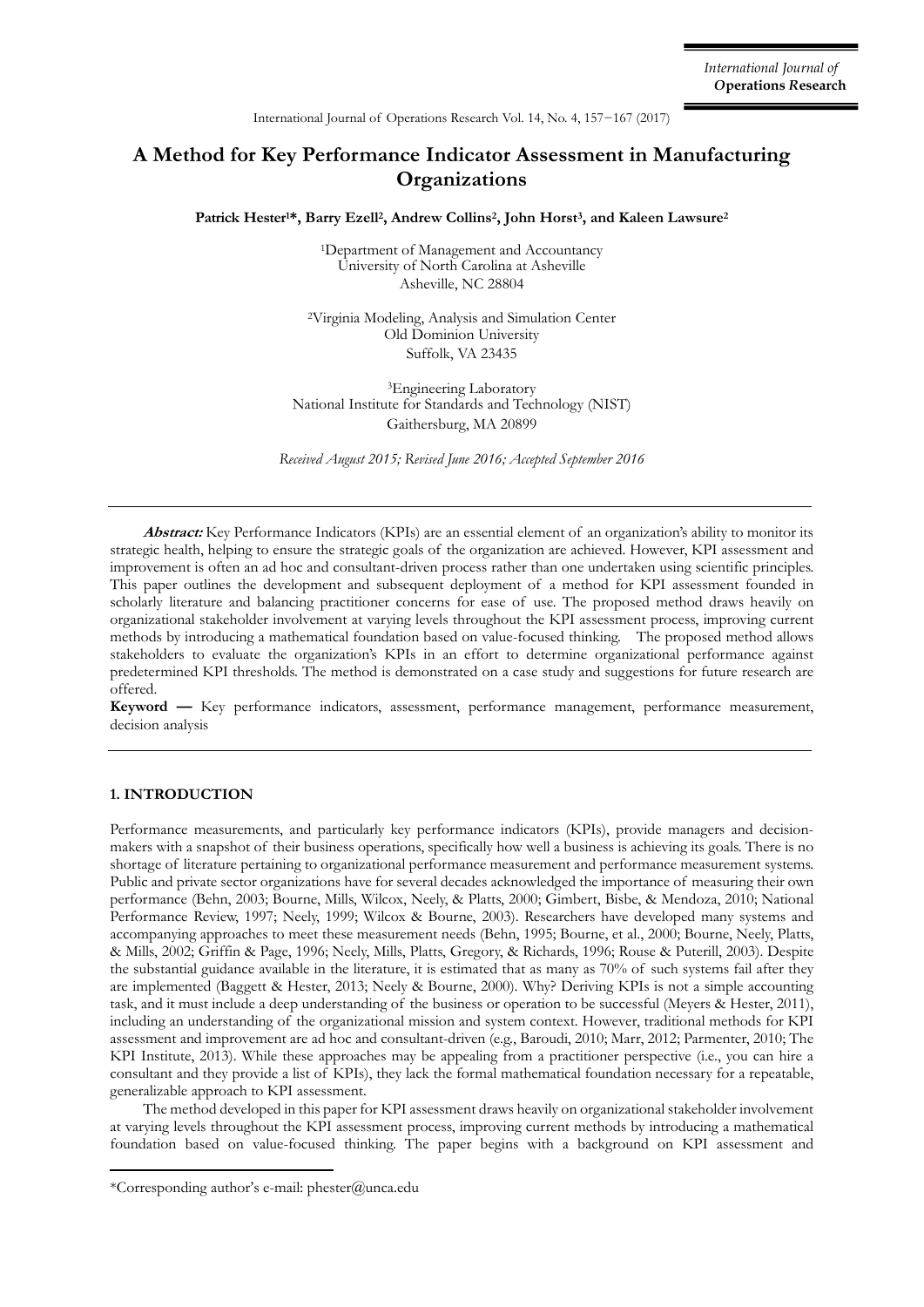manufacturing. It follows with a stakeholder-centric, proposed method for assessing KPIs for a given organization. This method is then demonstrated on a case study. Finally, some conclusions are drawn regarding future use of the method as well as potential method improvements.

#### **2. BACKGROUND**

Fraser (2006) considers that KPIs are vital to business success, especially within the manufacturing domain. Thus, it is critical that good and appropriate KPIs are selected for this purpose. The manufacturing industry has seen a resurgence in the United States in recent years, as organizations such as the National Institute of Standards and Technology (NIST) have emphasized the development of smart manufacturing systems and the standardization of procedures used to manage these systems (e.g., Horst and Weiss, 2015). Key performance indicator assessment and improvement is an integral part of the success of these systems, however, due to the emergent nature of smart manufacturing, it is not always obvious what key performance indicators should be used and whether they can effectively measure the performance of these complex systems. Thus, there is a requirement for a measure of the measures, that is, there is a requirement to develop a KPI Assessment Methodology (KAM) that can deal with emergent manufacturing processes. A successful KAM enables an organization to assess the use of KPIs in a way that helps realize basic corporate goals. The main goal of this paper is to develop and demonstrate such a method.

NIST is currently identifying KPI assessment best practices in manufacturing, to determine if any should be standardized (Horst and Weiss, 2015; Lawsure, et al., 2015). Any standardization that would occur would happen through a Standards Development Organization (SDO), which conforms to the Voluntary Consensus Standards Organization (VCSO) approach, as approved by the American National Standards Institute (ANSI, 2014). Thus, the process of whether or not standardization is necessary is not in question; rather, what is in question is what the best practices are for such a KAM. The research presented in this paper provides a mechanism, through stakeholder workshops, for both assessing KPIs for a manufacturing process, as well as the suggestion for the improvement of these KPIs in the selected process based on best practices. The intent of this research is to evolve it into a NIST standard for dissemination to the broader manufacturing community.

Horst and Weiss (2015) determined a set of twenty criteria with which a KPI can be measured, namely: aligned (when using different levels of KPI), balanced, standardized, valid, quantifiable, accurate, timely, predictive, actionable, trackable, relevant, correct, complete, unambiguous, automated, buy-in, documented, comparable, understandable, and inexpensive. From these criteria they were able to apply a simple weighted average multi-criteria decision analysis approach to determine KPI effectiveness. The simplicity of this approach was to counter the complexity of other proposed approaches, e.g., Carlucci (2010), which is founded on the complex mathematics of the Analytic Network Process (ANP) and would not be acceptable to industry use. Given its popularity and straightforward nature, we suggest the use of an additive utility model versus more cognitively demanding approaches such as the Analytic Hierarchy Process (Saaty, 1980) or its successor, ANP. The practical focus of the proposed approach is in-line with the Engineering Laboratories' desire to promote ideas that enable industrial competitiveness and not just academic merit. However, there are problems with using such a simple approach, e.g., linearity and normalization considerations. Thus, any proposed approach must balance both academic and practitioner concerns. In other words, it must be scientifically defensible to be generalizable and repeatable, but practitioner-oriented so that it is actually used by organizations rather than ignored.

The approach outlined in the paper uses Horst and Weiss (2015) as a starting point, taking their twenty criteria list as a baseline. However, to avoid issues of linearity and normalization, we use a rank sum method in the criteria weighting calculation and a value function approach to elicit information from the stakeholders without requiring them to perform complicated calculations. From this, we have developed a complete method for KPI scoring, selection, and assessment. The research outlined in this paper remains grounded to practical implementation due to the incorporation of Subject Matter Experts and Stakeholders throughout the development process. The following section outlines the proposed method.

#### **3. METHOD**

The proposed KPI assessment methodology (KAM) uses Value Focused Thinking (VFT) (Kenney, 1992) to provide a sound mathematical foundation for KPI assessment. Value functions are often built through subject-matter expertise assignment and have the following form:

$$
V(x) = \sum_{m=1}^{n} w_m v_m(x_m)
$$
 (1)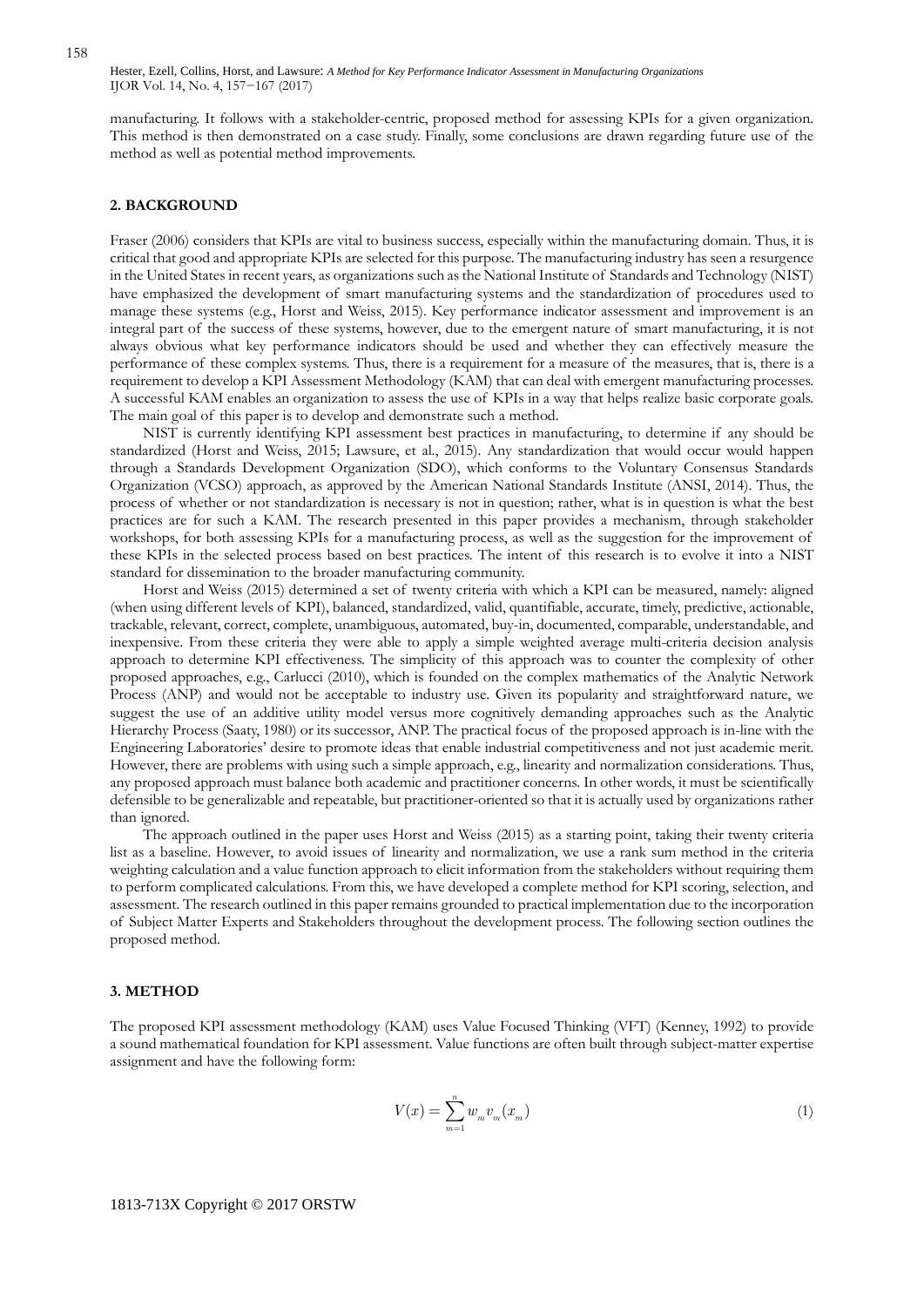where m is the index measure, xm is the level of the mth index measure,  $vm(xm)$  is the value of the value function at level xm, and wm is the product of the weights for each level up the hierarchy.

A depiction of the KPI life cycle is shown in Figure 1. This process usually begins with target process identification, then proceeds to KPI definition and continues in a cyclical manner from there.



**Figure 1**: KPI Life Cycle

The proposed method focuses specifically on Figure 1's KPI assessment step. This KAM is shown in Figure 2. The methodology is broken down into two major phases: 1) KPI Characterization and 2) KPI Alignment and Balance. This paper focuses on Phase 1, and the remainder of this section provides an overview of its 11 steps, as shown in Figure 2. Several elements of Figure 2 require elaboration. Activities include a preparatory activity intended to be executed outside the scope of the facilitator-led stakeholder event (as indicated by a green oval), an individual stakeholder activity (as indicated by a red diamond), a model calculation (as indicated by a white polygon), or a group activity (as indicated by a yellow rectangle). Further, calculations may take place by a web-based FileMaker Pro interface (as indicated by a "W") or via an Excel spreadsheet (as indicated by an "E"). It should be noted that steps 1-4 are expected to be completed prior to steps 5-11, which are typically executed during a 1-2 day, facilitator-led workshop. The facilitator is intended to be an individual that is external to the organization so as to avoid any internal bias.



**Figure 2**: KPI Assessment Methodology

#### **Step 1: Identify target manufacturing process**

Problem definition is neither trivial nor straightforward. Vennix (1996) agrees, stating of messy problems: *One of the most pervasive characteristics of messy problems is that people hold entirely different views on (a) whether there is a problem, and if they agree there is, and (b) what the problem is. In that sense messy problems are quite intangible and as a result various authors have suggested that there are no objective problems, only situations defined as problems by people. (p. 13)* 

Hammond, Keeney, and Raiffa (2002) discuss the importance of problem formulation: "The way you state your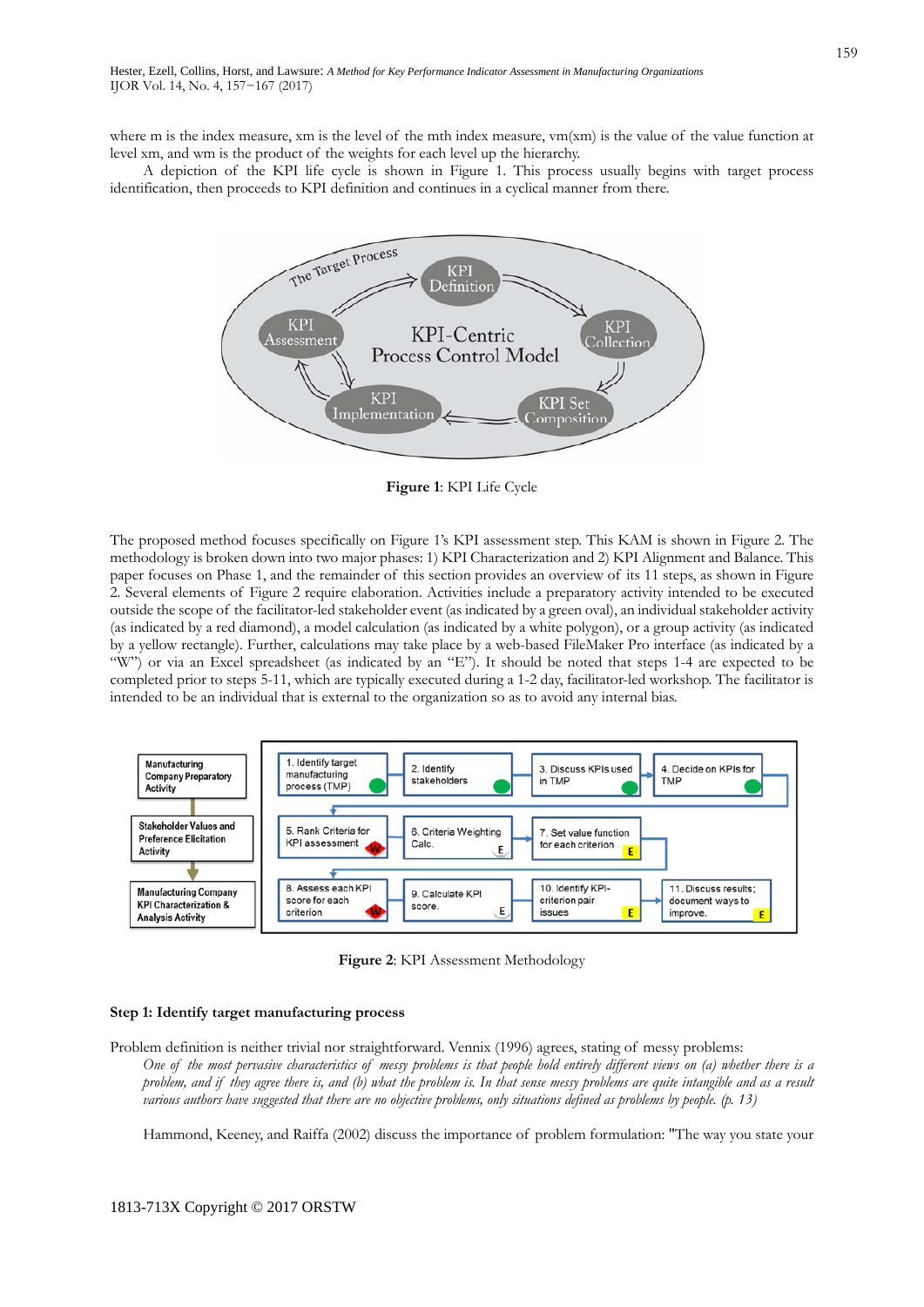problem frames your decision. It determines the alternatives you consider and the way you evaluate them. Posing the right problem drives everything else" (p. 15).

The focus of this research is on existing manufacturing organizations and processes, where, it may be argued, there is general consensus on the problem (or more specifically, process) being considered. So, it is up to the manufacturing organization, with the help of a facilitator if necessary, to determine a priori, the target manufacturing process (TMP) in question to be examined. Armed with a TMP, we can move to step 2.

#### **Step 2: Identify stakeholders**

Stakeholder identification is part of a larger process known as stakeholder analysis. Hester and Adams (2013) offer a succinct introduction to stakeholder analysis:

*Stakeholder analysis was first explored by Freeman (1984) as a methodology to assist business organization leadership with their strategic management functions. Stakeholder analysis has since expanded beyond the corporate arena. Stakeholders exist at the center of any complex problem solving effort and holistic consideration of them is a key element of analyzing a problem systemically. Stakeholders are the customers, users, clients, suppliers, employees, regulators, and team members of a system. They fund a system, design it, build it, operate it, maintain it, and dispose of it. Each stakeholder contributes their own value-added perspective, as described by the systems principle known as complementarity. (p. 337)* 

Hester and Adams (2014) introduce the notion of stakeholder identification: "The first step necessary for stakeholder analysis is arguably the most straightforward, that is, identifying the stakeholders relevant to the problem being analyzed" (p. 82). A quandary exists, however. "We must have some notion of our problem before we can brainstorm who might be relevant to the problem solving process, however, we need those very stakeholders to help us clearly formulate (and later reformulate) our problem" (Hester and Adams, 2014, p. 82). Thus, steps 1 and 2 must operate in concert with one another. The key for stakeholder identification is to ensure a broad range of perspectives is incorporated into any KPI assessment approach. This prevents a unilateral perspective and encourages complementary viewpoints are taken into account. It is assumed that stakeholders are identified prior to undertaking a workshop.

#### **Step 3: Discuss KPIs used in TMP and Step 4: Decide on KPIs for TMP**

Our empirical results have shown that manufacturing organizations typically have a set of KPIs in house that they currently measure. However, as previously discussed, the relative merit of a given KPI will certainly differ depending on an individual's perspective (i.e., line worker vs. vice president). Thus, it is important that KPIs currently being used are identified, as well as a (potentially) smaller list of retained KPIs to be examined is agreed upon by the stakeholders chosen in step 2.

#### **Step 5: Rank criteria for KPI assessment**

Step 5 is the first workshop step to be undertaken. Using a rank sum method, each of the criteria is ranked numerically in descending order, e.g. a one is assigned to the most important criteria, a two to the second-most important, etc., by each of the stakeholders. The criteria that are used in the method are their definitions are found in Table 1. Notice that this list is a reduction of the original 20 criteria identified by Horst and Weiss (2015).

| Table 1: KPI Criteria and Definitions (Adapted from Horst and Weiss, 2015) |  |  |
|----------------------------------------------------------------------------|--|--|
|----------------------------------------------------------------------------|--|--|

| Criterion    | <b>Definition</b>                                                                                                                                                                                                                                                  |
|--------------|--------------------------------------------------------------------------------------------------------------------------------------------------------------------------------------------------------------------------------------------------------------------|
| Ouantifiable | The degree to which the KPI's value can be numerically specified.                                                                                                                                                                                                  |
| Relevant     | The degree to which the KPI enables performance improvement in the target operation.                                                                                                                                                                               |
| Predictive   | The degree to which the KPI is able to predict non-steady-state operations and is accompanied by<br>a record of the past performance values for analysis and feedback control.                                                                                     |
| Standardized | The degree to which a standard for the KPI exists and that standard is correct, complete, and<br>unambiguous; also, the more broad the scope of the standard, the better, for example, plant-wide is<br>good, corporate-wide is better, and industry-wide is best. |
| Verified     | The degree to which the KPI can be shown to be true and correct with respect to an accepted<br>standard and has been correctly implemented<br>Note: The verified criterion is zero if no standard exists, but this is an indication that a KPI used                |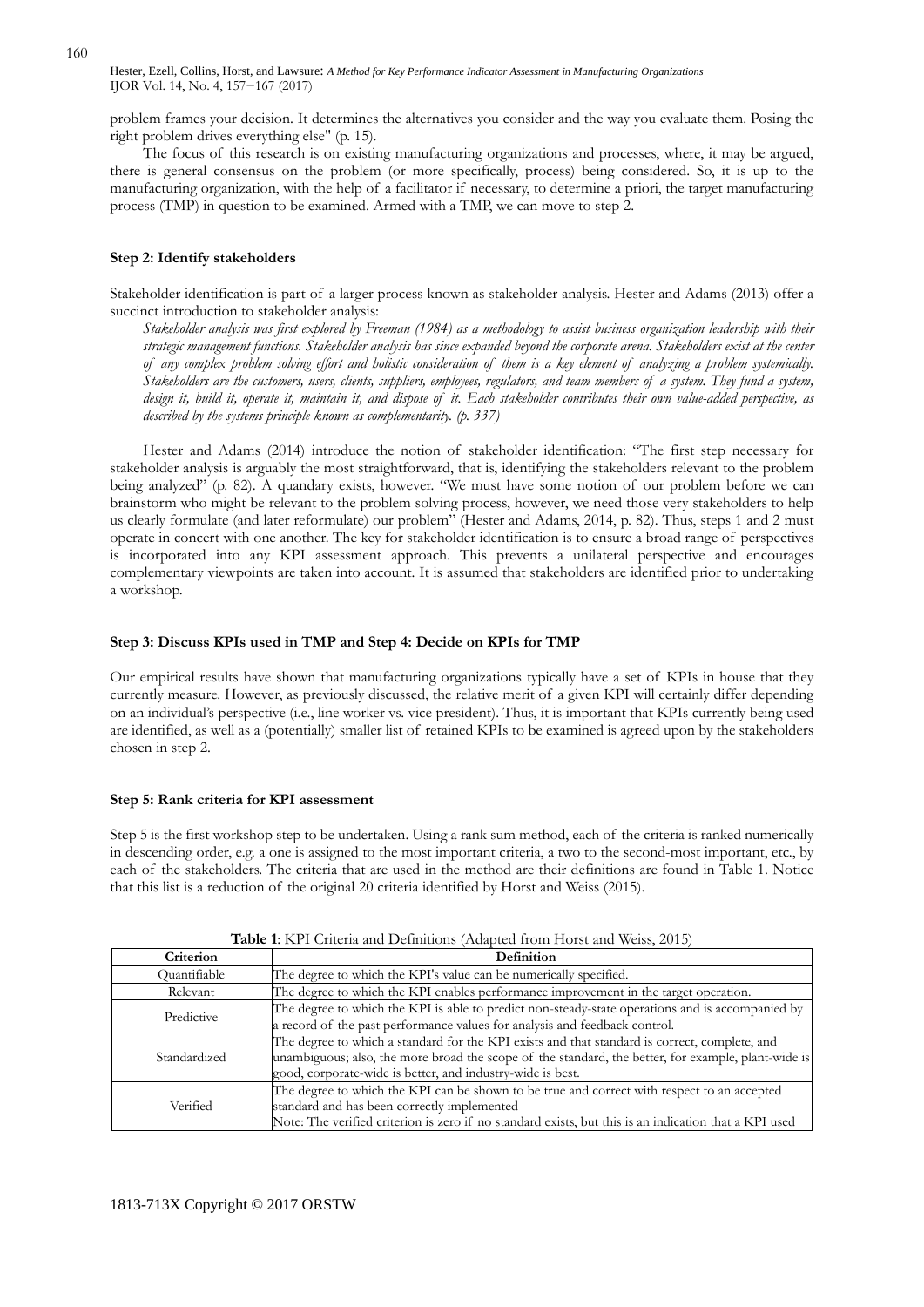|                | without a standard can be a costly problem                                                          |  |  |  |
|----------------|-----------------------------------------------------------------------------------------------------|--|--|--|
| Accurate       | The degree to which the measured value of the KPI is close to the true value.                       |  |  |  |
|                | The degree to which the KPI is computed and accessible in real-time, where real-time depends on     |  |  |  |
| Timely         | the operational context, and real-time means the updated KPI is accessible close enough in time to  |  |  |  |
|                | the occurrence of the event triggering a change in any metric affecting the KPI.                    |  |  |  |
| Traceable      | The degree to which the steps to fix a problem are known, documented, and accessible, where the     |  |  |  |
|                | particular problem is indicated by values or temporal trends of the KPI.                            |  |  |  |
| Independent    | The degree to which the KPI collection, transfer, computation, implementation, and reporting are    |  |  |  |
|                | performed independently from process stakeholders.                                                  |  |  |  |
| Actionable     | The degree to which a team responsible for the KPI has the ability and authority to improve the     |  |  |  |
|                | actual value of the KPI within their own process.                                                   |  |  |  |
| $Buv-in$       | The degree to which the team responsible for the target operation are willing to support the use of |  |  |  |
|                | the KPI and perform the tasks necessary to achieve target values for the KPI.                       |  |  |  |
| Understandable | The degree to which the meaning of the KPI is comprehended by team members and                      |  |  |  |
|                | management, particularly with respect to corporate goals.                                           |  |  |  |
|                | The degree to which the documented instructions for implementation of a KPI are up-to-date,         |  |  |  |
| Documented     | correct, and complete, including instructions on how to compute the KPI, what measurements are      |  |  |  |
|                | necessary for its computation, and what actions to take for different KPI values.                   |  |  |  |
| Inexpensive    | The degree to which the cost of measuring, computing, and reporting the KPI is low.                 |  |  |  |

#### **Step 6: Criteria Weighting Calculation**

Once all of the criteria have been ranked, it is advatangeous to translate these rankings into weights for use in further calculations. There are many mechanisms for generating weights, including equal weighting, rank order methods, Simple Multi-Attribute Ranking Technique (Edwards, 1971, 1977), and swing weighting (see, e.g., Clemen and Reilly, 2001). The authors advocate the use of the rank sum method, as shown in Eq 2 below, for its simplicity.

$$
w_i = \frac{K + 1 - r_i}{\sum_{j=1}^{K} K + 1 - r_j} \tag{2}
$$

where  $r_i$  is the rank of the  $i^b$  criterion,  $K$  is the total number of criteria, and  $w_i$  is the normalized ratio scale weight of the *i th* criteria. Results of Eq. 2 can be averaged across stakeholders to create a comprehensive evaluation of each criterion's importance. A sample set of stakeholder group weights is shown in Figure 3 below.



**Figure 3:** Sample Group Criteria Weights

#### **Step 7:Set value function for each criterion**

This task begins by fully documenting each measure. A common framework similar to Ezell (2007) should be used to develop value functions, as shown in Figure 4. It is necessary to account for whether the measure is natural or constructed scale and if the measure is direct or proxy.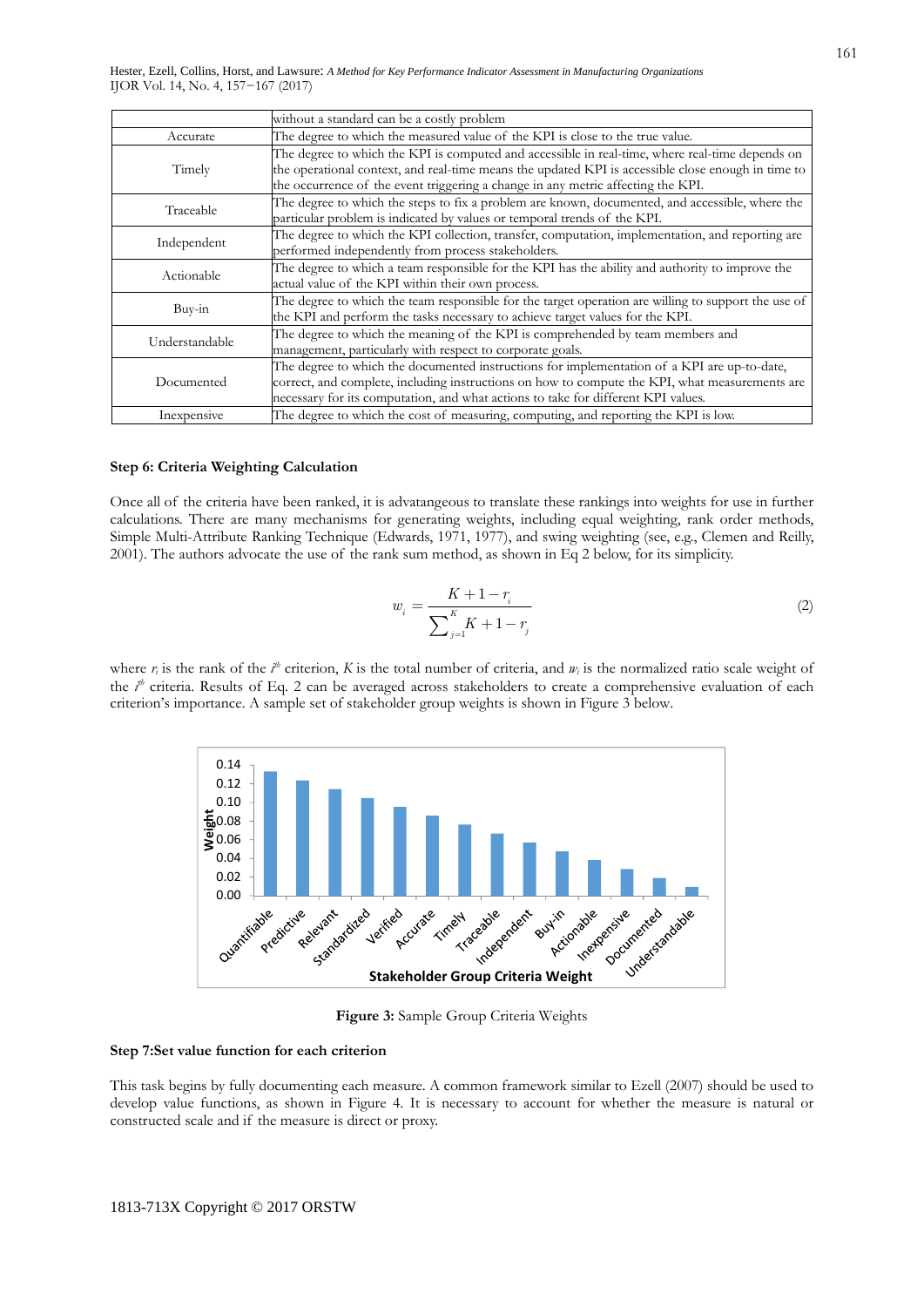

**Figure 4**: Example Value Function

#### **Step 8: Assess each KPI score for each criterion**

A KPI score is a measure of the effectiveness of each candidate KPI for a given manufacturing process. Using the value functions generated in Step 7, each stakeholder independently generates their own rating of each KPI against each criterion. The selection of scores for each KPI with respect to each criterion can be a time consuming activity and may result in decision fatigue (Baumeister & Tierney, 2011). This adds further credence to the importance of properly selecting KPIs earlier in the process.



**Figure 5**: KPI Criteria Characterization

#### **Step 9: Calculate KPI score**

Once all of the stakeholders have scored the KPI-criterion pairs individually, each KPI is assigned a score by each participant (this is done automatically via Excel based on already-collected information). This score is determined using Eq. 3:

$$
v_{ik} = \frac{\sum_{j=1}^{M} \overline{w_j} v_{ijk}}{\sum_{j=1}^{M} \overline{w_j}}
$$
(3)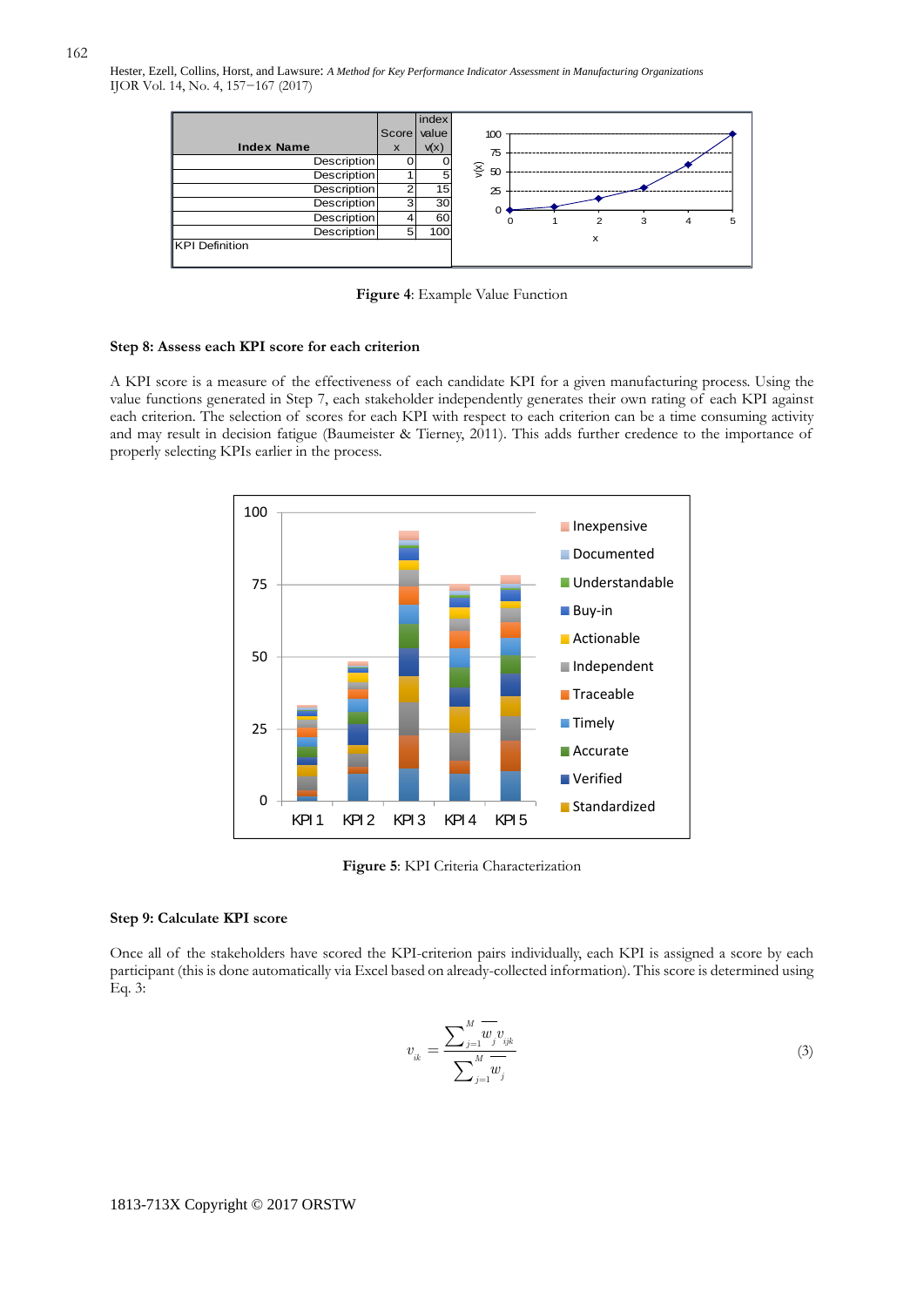where *M* is the number of criteria,  $v_{ik}$  is the  $i^{\text{th}}$  KPI score from the  $k^{\text{th}}$  stakeholder.  $v_{ik}$  is the  $i^{\text{th}}$  KPI score, from the  $k^{\text{th}}$ stakeholder, for the *j*<sup>th</sup> effectiveness criterion. The stakeholder average weight of the *j*<sup>th</sup> criterion is given by  $\overline{W_j}$ . Completion of this step can be visually demonstrated using a stacked bar chart similar to that shown in Figure 5.

#### **Step 10: Identify KPI-criterion pair issues and Step 11: Discuss results; document ways to improve**

These steps call for a discussion between the stakeholder to determine whether any of the results shown in a graphic such as Figure 5 appears anomalous or problematic. For example, stakeholders, faced with Figure 5, maybe troubled by KPI 1's poor performance relative to the others. At this point, we may wish to document that KPI 1's performance is a concern, but more investigation is necessary. This is because the KPIs do not exist in a bubble. They operate in a set and they are tied to strategic objectives. In this manner, they require further investigation, pursued in Phase 2 of the KAM. While more advanced methods exist (Collins, Hester, Ezell, and Horst, 2016), a general heuristic that the authors suggest employing as a starting point is to suggest improvement where the greatest deviation exists between a KPI-criterion pair and its ideal (i.e., there is the most room for improvement).

#### **4. CASE STUDY**

In early 2015, the authors conducted a workshop with a leading chemical manufacturing company to assess a environment, health and safety process they employed as well as to test out the KAM. This case study provides highlights of this engagement. The scope of the initial engagement covered the tasks outlined in Phase 1 of the KAM.

#### **Step 1: Identify target manufacturing process**

The company was interested in assessing an internal process they had focused on environmental, safety, and health. The process was identified as business-critical for the organization.

#### **Step 2: Identify stakeholders**

The manufacturing company identified five stakeholders to participate from varied levels of the organization's hierarchy. These included the site manager, EH&S superintendent, a process engineer, engineering manager, and the production manager.

#### **Step 3: Discuss KPIs used in TMP and Step 4: Decide on KPIs for TMP**

The organization pre-selected 12 KPIs for assessment based on the current execution of the process in question and current KPI tracking. After discussion, the stakeholders retained these 12 KPIs.

#### **Step 5: Rank criteria for KPI assessment**

Each of the five stakeholders individually assessed the relative importance of the criteria.

#### **Step 6: Criteria Weighting Calculation**

Eq. 2 was used to convert the raw rankings of the five individuals into a comprehensive weight for each of the criteria. These weights are shown in Table 2 in descending order of weight.

| <b>Table 2:</b> Criteria Weights |        |  |              |          |  |  |  |
|----------------------------------|--------|--|--------------|----------|--|--|--|
| Criterion                        | Weight |  | Criterion    | Weight   |  |  |  |
| Understandable                   | 13.73% |  | Standardized | 6.86%    |  |  |  |
| Quantifiable                     | 12.75% |  | Documented   | 5.88%    |  |  |  |
| Actionable                       | 11.76% |  | Predictive   | $4.90\%$ |  |  |  |
| Relevant                         | 8.82%  |  | Traceable    | $3.92\%$ |  |  |  |
| Accurate                         | 8.82%  |  | Verified     | 2.94%    |  |  |  |
| Timely                           | 8.82%  |  | Independent  | 1.96%    |  |  |  |
| Buy-in                           | 7.84%  |  | Inexpensive  | 0.98%    |  |  |  |

### **Table 2:** Criteria Weights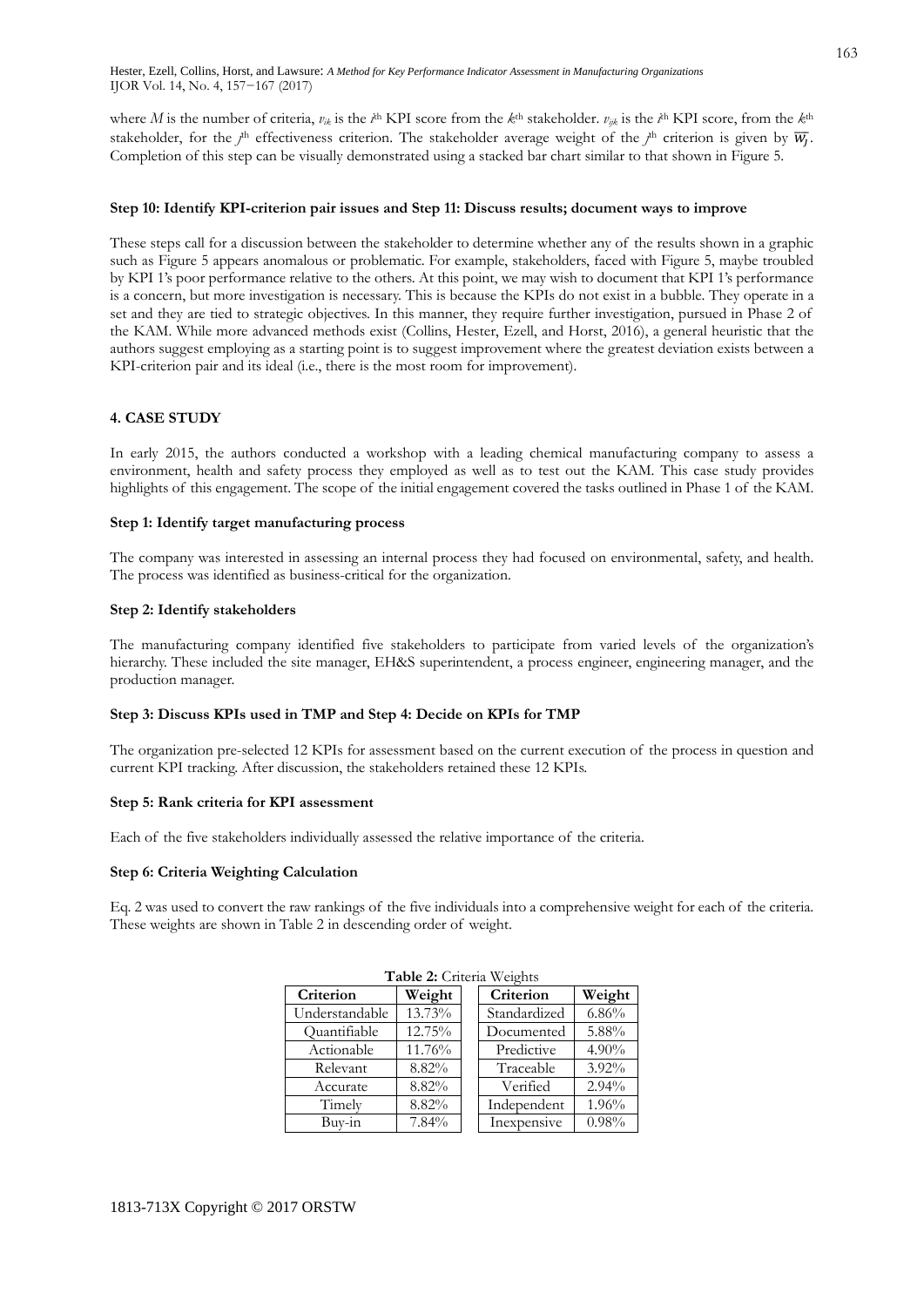#### **Step 7: Set value function for each criterion**

In this particular case, the stakeholders generated one value function and decided to use it for all criteria. This value function is shown in Figure 7.

| Criterion: Quantifiable                                  | $\mathbf x$ | v(x) | 100        |             |
|----------------------------------------------------------|-------------|------|------------|-------------|
| Level 0<br><b>Completely Disagree</b>                    | $\Omega$    | 0    |            |             |
| Mostly Disagree                                          |             | 10   |            |             |
| Slightly Disagree                                        | 2           | 40   | ν(x)<br>50 |             |
| Undecided                                                | 3           | 50   |            |             |
| Slightly Agree                                           | 4           | 60   |            |             |
| Mostly Agree                                             | 5           | 90   |            | 1 2 3 4 5 6 |
| Completely Agree<br>Level 7                              | 6           | 100  |            | x           |
| Statement: The KPI's value can be numerically specified. |             |      |            |             |

**Figure 7**: Standard Criterion Value Function

#### **Step 8: Assess each KPI score for each criterion**

Each stakeholder used the value function shown in Figure 7 to assess each KPI's relative success in addressing each of the criteria. This required 14 criteria \* 12 KPIs = 168 ratings for each stakeholder.

#### **Step 9: Calculate KPI score**

Using Eq. 3, KPI scores were calculated. Table 3 shows these scores, averaged across the stakeholders. The bottom row represents the cumulative total for each KPI.

| Table 3: KPI Criteria Scores |      |      |      |      |      |      |      |      |      |      |      |      |              |
|------------------------------|------|------|------|------|------|------|------|------|------|------|------|------|--------------|
| Criterion/KPI                | #1   | #2   | #3   | #4   | #5   | #6   | #7   | #8   | #9   | #10  | #11  | #12  | <b>IDEAL</b> |
| Ouantifiable                 | 12.7 | 11.7 | 9.8  | 10.4 | 10.0 | 10.6 | 9.8  | 8.5  | 9.8  | 8.1  | 6.4  | 1.7  | 12.7         |
| Predictive                   | 1.6  | 2.3  | 2.3  | 2.4  | 2.2  | 2.1  | 2.0  | 2.2  | 3.3  | 3.3  | 2.2  | 1.9  | 4.9          |
| Relevant                     | 7.4  | 7.4  | 5.4  | 6.0  | 6.5  | 6.6  | 6.9  | 6.8  | 6.0  | 5.6  | 6.3  | 3.2  | 8.8          |
| Standardized                 | 5.8  | 5.6  | 4.6  | 3.8  | 2.7  | 1.5  | 3.4  | 3.9  | 3.5  | 4.2  | 3.1  | 1.5  | 6.9          |
| Verified                     | 2.5  | 2.4  | 2.4  | 1.8  | 1.3  | 1.7  | 1.5  | 1.3  | 1.5  | 1.6  | 1.2  | 0.6  | 2.9          |
| Accurate                     | 7.4  | 6.8  | 7.1  | 6.8  | 5.7  | 4.9  | 4.0  | 4.7  | 4.7  | 4.4  | 5.4  | 0.7  | 8.8          |
| Timely                       | 7.2  | 7.2  | 5.7  | 5.0  | 5.4  | 6.2  | 5.6  | 4.9  | 5.3  | 5.4  | 5.3  | 1.9  | 8.8          |
| Traceable                    | 3.3  | 3.2  | 2.4  | 2.4  | 2.4  | 2.6  | 2.5  | 1.8  | 1.8  | 2.2  | 2.3  | 0.2  | 3.9          |
| Independent                  | 1.1  | 1.1  | 0.8  | 1.0  | 0.8  | 1.0  | 1.0  | 0.9  | 0.9  | 0.9  | 1.2  | 0.9  | 2.0          |
| $Buv-in$                     | 5.9  | 5.9  | 5.8  | 5.2  | 5.6  | 4.3  | 4.3  | 4.1  | 3.5  | 4.8  | 3.8  | 1.4  | 7.8          |
| Actionable                   | 8.6  | 8.4  | 7.8  | 8.2  | 8.0  | 8.0  | 7.8  | 7.8  | 8.4  | 6.7  | 6.7  | 2.7  | 11.8         |
| Inexpensive                  | 0.5  | 0.5  | 0.6  | 0.6  | 0.5  | 0.5  | 0.5  | 0.6  | 0.3  | 0.5  | 0.5  | 0.5  | 1.0          |
| Documented                   | 4.8  | 4.8  | 4.9  | 3.7  | 4.4  | 3.7  | 4.4  | 4.7  | 2.3  | 3.5  | 3.8  | 1.2  | 5.9          |
| Understandable               | 11.4 | 11.4 | 11.4 | 11.2 | 10.1 | 10.8 | 10.8 | 11.0 | 10.3 | 10.1 | 7.3  | 4.6  | 13.7         |
| Total                        | 80.2 | 78.7 | 70.9 | 68.6 | 65.7 | 64.5 | 64.5 | 63.1 | 61.7 | 61.2 | 55.5 | 23.1 | 100.0        |

**Step 10: Identify KPI-criterion pair issues and Step 11: Discuss results; document ways to improve** 

A number of KPI-criterion pairs were determined to be insufficient at this stage, based on their deviation from the potential ideal score they could achieve. The top 20 potential KPI Improvement scores for the KPI-criterion pairs as ranked by greatest difference between the scored value and the ideal value, in the context of the target manufacturing process, are shown in Table 4. This list serves as an initial starting point for further investigation and for targeting of resources in improving KPI and overall organizational performance.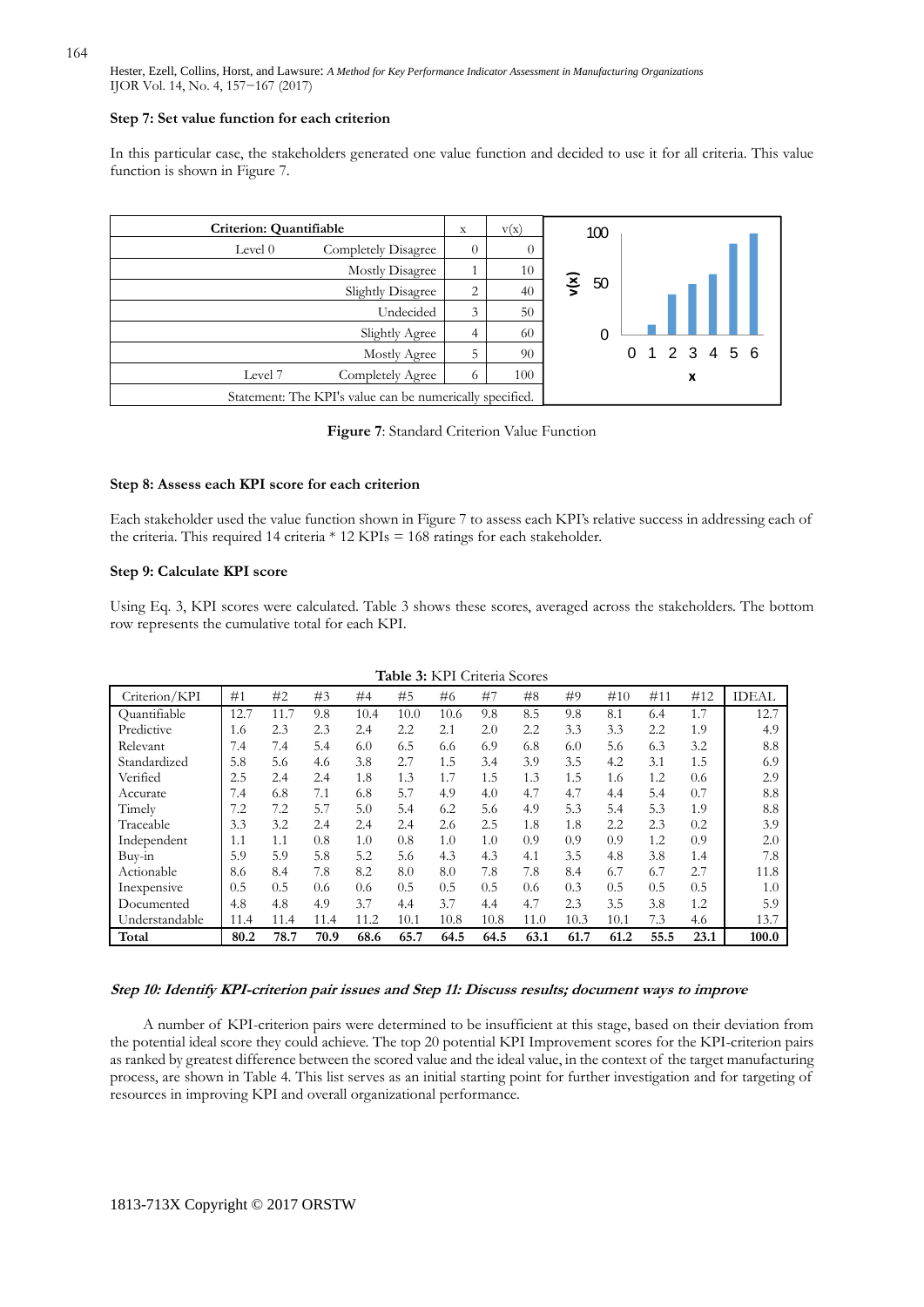| <b>KPI</b> | Criterion      | <b>Improvement Score</b> | <b>KPI</b>    | Criterion    | <b>Improvement Score</b> |
|------------|----------------|--------------------------|---------------|--------------|--------------------------|
| 11         | Understandable | 6.4                      | 5             | Standardized | 4.2                      |
| 11         | Ouantifiable   | 6.3                      | 8             | Accurate     | 4.1                      |
| 6          | Standardized   | 5.4                      |               | Accurate     | 4.1                      |
| 10         | Actionable     | 5.1                      | 11            | Buv-in       | 4.0                      |
| 11         | Actionable     | 5.1                      | 8             | Actionable   | 4.0                      |
|            | Accurate       | 4.8                      |               | Actionable   | 4.0                      |
| 10         | Ouantifiable   | 4.6                      | 6             | Accurate     | 3.9                      |
| 10         | Accurate       | 4.4                      | 8             | Timelv       | 3.9                      |
| $\Omega$   | Buv-in         | 4.3                      | $\mathcal{Z}$ | Actionable   | 3.9                      |
| 8          | Ouantifiable   | 4.2                      |               | Timely       | 3.8                      |

**Table 4:** Suggested Improvements

#### **5. CASE STUDY FINDINGS**

In addition to the numeric results of the case study, several qualitative findings were also generated during deployment of the KAM. They are summarized in the following four recommendations made by the authors to the client:

- 1. Starting with the highest scoring KPI-criterion pair in Table 4, improve the performance of the KPI in terms of the criterion in the context of the examined TMP. Once it is improved as much as possible, move on to the next KPI-criterion pair in Table 4. Continue until all KPI-criterion pairs have been addressed or all organizational resources (i.e., personnel or available funds) are exhausted.
- 2. Once the organization has made the suggested improvements, conduct a follow-up workshop to examine the effect of improvements. Rescore criterion weights and KPI criterion scores, compute KPI scores and KPI improvement scores, and measure the improvement from KPI scores from the first workshop.
- 3. If the resultant improvement is determined at the second workshop to be insufficient, determine a new set of KPI-criterion pairs for improvement and repeat Steps 1-3.
- 4. Additionally, conduct a follow-up workshop to address Phase 2 of the KAM; that is, to explore KPI Alignment and Balance. This workshop will include assessment of current KPI relevance and existence of a balanced set of KPIs, KPI alignment to strategic objectives, and possibilities for reduction or (if necessary) introduction of KPIs.

Each of these findings is generalizable and is applicable to any usage of the proposed methodology by any stakeholder as a path forward once an initial workshop has been conducted. The generalizability is based on the mathematical foundation of value focused thinking on which the approach is founded. Thus, while an organization's individual results may be different, the findings presented in this section can be applied to any set of results generated using the proposed methodology. In general, understanding what KPI-criterion pairs should be improved and where resources should be focused assists organizations in achieving their strategic goals, the achievement of which is being monitored by the very same KPIs.

#### **6. CONCLUSIONS**

This paper presented a straightforward method for assessing KPI performance for a manufacturing organization. This method attempted to balance practitioner concerns (i.e., ease of use) with a proper mathematical grounding for validity. The proposed method has two phases: 1) KPI Characterization and 2) KPI Alignment and Balance, with this paper focused on the development of Phase 1. A leading manufacturing organization partook in an exercise to demonstrate the Phase 1 method and this paper reports the results of that investigation. The authors have begun developing methods in support of Phase 2, i.e., Collins, Hester, Ezell, and Horst (2016), and it is the intent of the authors to explore further case studies to give additional validity to the proposed method. Future enhancements should include additional software support and advanced analytics for improvement recommendations.

#### **ACKNOWLEDGEMENTS**

The authors wish to thank the National Institute of Standards and Technology (NIST) for funding the project, Applied Research using Multi-attribute Value Theory in the Design of Key Performance Indicator Effectiveness for Sensing and Control Smart Manufacturing (2014-NIST-MSE-01), which the work presented in this paper is part of.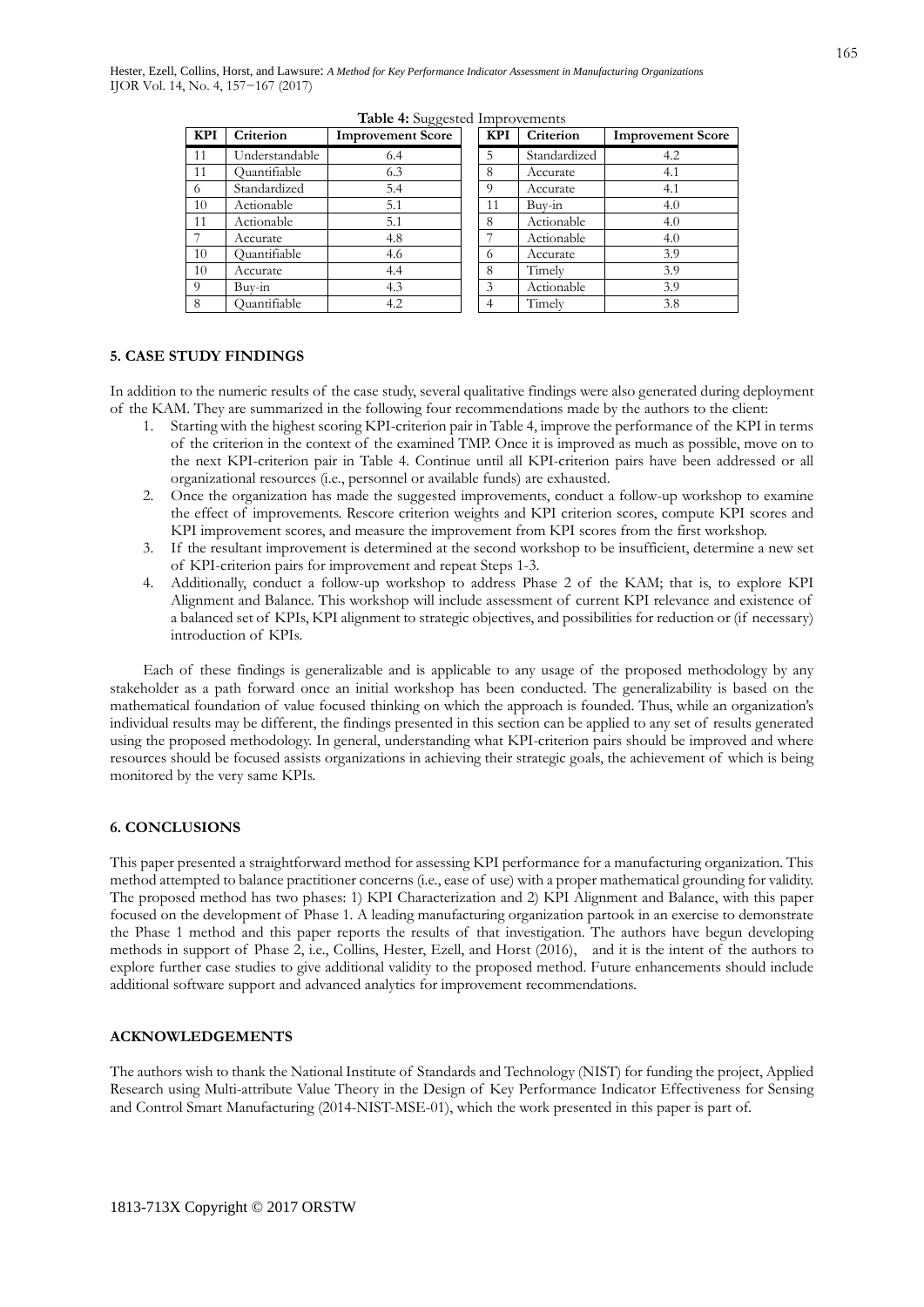#### **REFERENCES**

- 1. American National Standards Institute (ANSI) (2014). ANSI Essential Requirements: Due Process Requirements for American National Standards (January 2014 ed.). ANSI, New York, NY.
- 2. Baggett, K.S., and Hester, P.T. (2013). Built To Fail? A Literature Review of R&D Organization Performance Measurement System Assessment. *Technology Interface International Journal, 14*(1): 89-98.
- 3. Baroudi, R. (2010). KPI Mega Library: 17,000 Key Performance Indicators. Scotts Valley, CA: CreateSpace Independent Publishing Platform.
- 4. Baumeister, R.F., and Tierney, J. (2011). *Willpower: Rediscovering the Greatest Human Strength.* Penguin.
- 5. Behn, R.D. (1995). The Big Questions of Public Management. *Public Administration Review,* 55: 313-324.
- 6. Behn, R.D. (2003). Why Measure Performance?: Different Purposes Require Different Measures. *Public Administration Review,* 63: 586-606.
- 7. Bourne, M., Mills, J., Wilcox, M., Neely, A., and Platts, K. (2000). Designing, Implementing, and Updating Performance Measurement Systems. *International Journal of Operations and Production Management,* 20: 754-771.
- 8. Bourne, M., Neely, A., Platts, K., and Mills, J. (2002). The Success and Failure of Performance Measurement Initiatives: Perceptions of Participating Managers. *International Journal of Operations and Production Management,* 22: 1288-1310.
- 9. Carlucci, D. (2010). Evaluating and Selecting Key Performance Indicators: an ANP-based Model. *Measuring Business Excellence*, 14(2): 66-76.
- 10. Clemen, R., and Reilly, T. (2001). *Making Hard Decisions with Decision Tools*. Duxbury, Pacific Grove, California.
- 11. Collins, A., Hester, P.T., Ezell, B., and Horst, J. (2016). An improvement selection methodology for Key Performance Indicators. *Environment, Systems and Decisions*, *36*(2), 196-208.
- 12. Edwards, W. (1971). Social Utilities. *The Engineering Economist, Summer Symposium Series*(6), 119–129.
- 13. Edwards, W. (1977). How to Use Multiattribute Utility Measurement for Social Decision-making. *IEEE Transactions on Systems, Man, and Cybernetics, 7*(5): 326-340.
- 14. Ezell, B. (2007). Critical Infrastructure Vulnerability Assessment Model (I-VAM), *Risk Analysis*, 27(3): 571-583.
- 15. Fraser, J. (2006). Metrics that Matter: Uncovering KPIs that Justify Operational Improvements. MESA International, Chandler, AZ.
- 16. Gimbert, X., Bisbe, J., and Mendoza, X. (2010). The Role of Performance Measurement Systems in Strategy Formulation Processes. *Long Range Planning,* 43: 477-497.
- 17. Griffin, A., and Page, A.L. (1996). PDMA Success Measurement Project: Recommended Measures for Product Development Success and Failure. *Journal of Product Innovation Management,* 13: 478-496.
- 18. Hammond, J.S., Keeney, R.L., and Raiffa, H. (2002). *Smart Choices: A Practical Guide to Making Better Life Decisions*. Broadway Books, New York.
- 19. Hester, P.T., and Adams, K.M. (2013). Determining Stakeholder Influence Using Input-Output Modeling. *Procedia Computer Science,* 20: 337-341.
- 20. Hester, P.T., and Adams, K.M. (2014). *Systemic Thinking: Fundamentals for Understanding Problems and Messes*. Springer-Verlag, Cham, Switzerland.
- 21. Horst, J., and Weiss, B. (2015). A Method for Effective and Efficient Selection of Balanced Key Performance Indicators. National Institute of Standards and Technology, Washington, DC.
- 22. Keeney, R.L. (1992). *Value-Focused Thinking: A Path to Create Decision Making*. Princeton University Press, Princeton, NJ.
- 23. The KPI Institute. (2013). The KPI Compendium: 20,000 Key Performance Indicators used in practice. Melbourne, AU: The KPI Compendium.
- 24. Lawsure, K., Ezell, B., Horst, J., Collins, A., and Hester, P. (2015). Web-Enabled Selection Method for Key Performance Indicators for Manufacturing. *MODSIM World Conference & Expo 2015*, Virginia Beach Convention Center, Virginia Beach, VA, 31 March – 2 April, 2015.
- 25. Marr, B. (2012). Key Performance Indicators (KPI): The 75 measures every manager needs to know. Pearson Education: Harlow, UK.
- 26. Meyers, T.J., and Hester, P. (2011). *Toward the What and How of Measuring R&D System Effectiveness*. Paper Presented at the Proceedings of the 7th European Conference on Management, Leadership and Governance: SKEMA Business School, Sophia-Antipolis, France, 6-7 October 2011.
- 27. National Performance Review. (1997). *Serving the American Public: Best Practices in Performance Measurement (Benchmarking Study Report of June 1997)*. Washington, D.C.
- 28. Neely, A. (1999). The Performance Measurement Revolution: Why Now and Where Next? *International Journal of Operations and Production Management,* 19: 205-228.
- 29. Neely, A.D., and Bourne, M. (2000). Why Measurement Initiatives Fail. *Measuring Business Excellence,* 4(4): 3-7.
- 30. Wilcox, M., and Bourne, M. (2003). Predicting Performance. *Management Decision,* 41: 806-816.